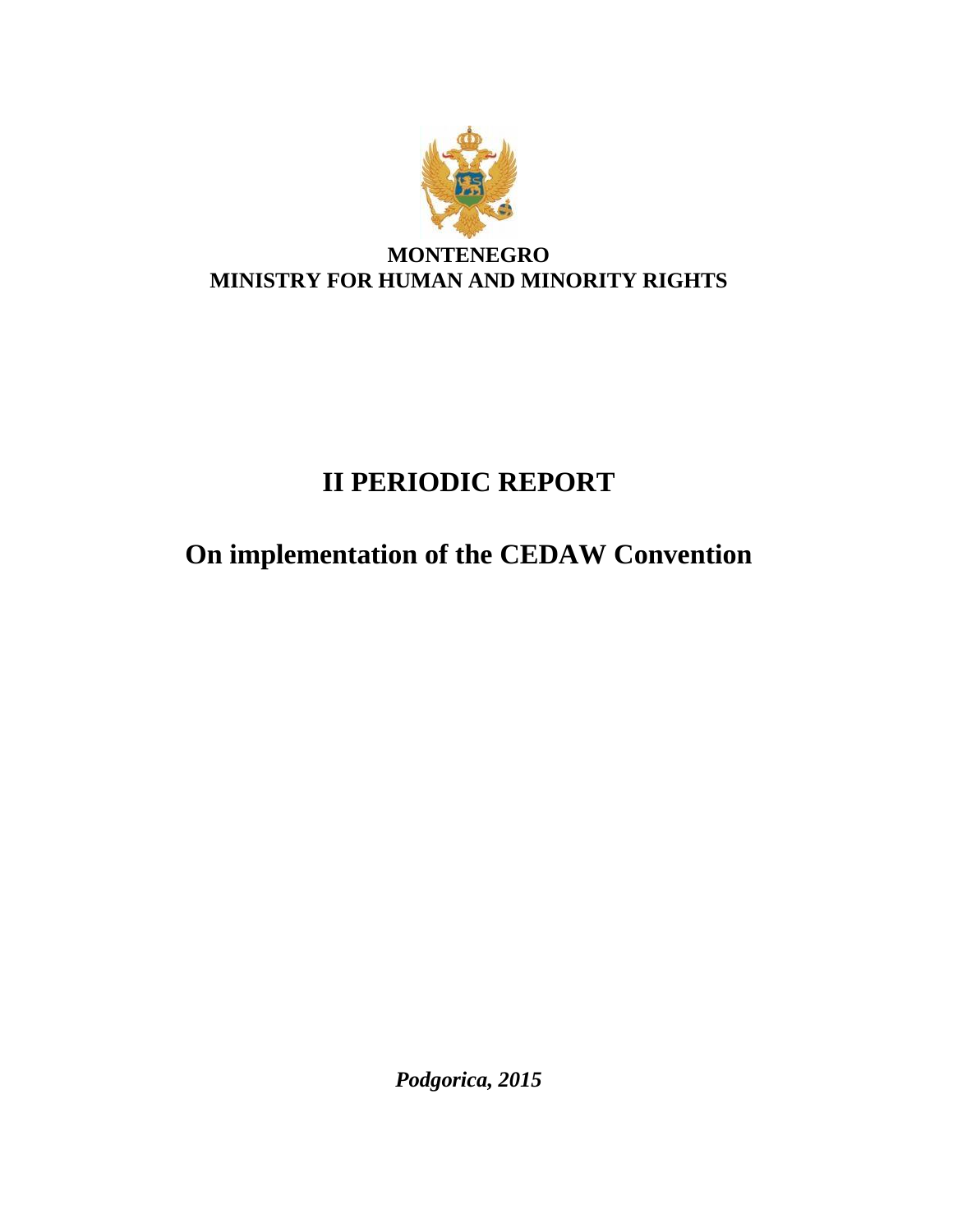### **ANNEXES**

### **ANNEX 1:**

#### **The statistics from 2014 on violence in family cases**

 $\overline{a}$ 

| <b>Cases</b><br>which<br>were<br>initially<br>reported<br>to the:<br><b>Police</b> | <b>Prosecutor</b>     | <b>Centers for</b><br><b>Social Work</b> | <b>Misdem</b><br>eanor<br>Panel | <b>Supre</b><br>me<br>Court | <b>Total</b><br>number of<br>raised<br>convictions | <b>Total number of</b><br>brought final<br>decisions/sanction<br>$\mathbf{s}$ |
|------------------------------------------------------------------------------------|-----------------------|------------------------------------------|---------------------------------|-----------------------------|----------------------------------------------------|-------------------------------------------------------------------------------|
| 206<br>criminal                                                                    | Submitted<br>criminal | 674 victims<br>of family                 | 1455<br>cases:                  | 233<br>cases                | 158<br>motions for                                 | Courts solved in<br>total $1442$ cases:                                       |
| acts and                                                                           | charges               | violence                                 | 1164                            | on 31.                      | indictment                                         |                                                                               |
| 1347                                                                               | against 252           | approached                               | from                            | 12.                         |                                                    | Misdemeanor                                                                   |
| misdemean                                                                          | persons (             | Centers for                              | $2014$ and                      | 2014.                       |                                                    | courts out of total                                                           |
| or acts;                                                                           | 215 persons           | social work;                             | 291                             |                             |                                                    | number of cases                                                               |
| Submitted                                                                          | from                  | there were                               | transferr                       |                             |                                                    | solved 935 or                                                                 |
| 1249                                                                               | $2014$ and            | 1750                                     | ed from                         |                             |                                                    | 64,26%.                                                                       |
| misdemean                                                                          | 37 persons            | undertaken                               | 2013                            |                             |                                                    |                                                                               |
| orcharges                                                                          | from the              | measures <sup>1</sup> by                 | <sub>on</sub>                   |                             |                                                    |                                                                               |
| and $202$                                                                          | earlier               | the Centers                              | 31.12.20                        |                             |                                                    |                                                                               |
| criminal                                                                           | period) on            | for social                               | 14.                             |                             |                                                    |                                                                               |
| charges on                                                                         | 31.12.2014.           | work on                                  |                                 |                             |                                                    |                                                                               |
| 31.12.2014.                                                                        |                       | 31. 12. 2014.                            |                                 |                             |                                                    |                                                                               |

When it comes to the relation between victim and perpetrator, the data are as follows:

|     | Persons appearing as perpetrators: |                  |                       |               |      |       |          |                                            |  |
|-----|------------------------------------|------------------|-----------------------|---------------|------|-------|----------|--------------------------------------------|--|
|     | Husb                               | Fath             | Husba                 | Son           | Mot  | Wives | Daugh    | Others (brothers,                          |  |
|     | ands                               | ers              | nds<br>and<br>fathers | S             | hers |       | ters     | sisters, nephews,<br>uncles, in-laws etc.) |  |
| 201 | 55,55                              | $\boldsymbol{0}$ | 3,45%                 | 3,4           | 3,45 | 3,45% | $\Omega$ | 29,62%                                     |  |
| 5   | $\%$                               |                  |                       | 5%            | $\%$ |       |          |                                            |  |
| 201 | 52,74                              | 7,69             | 4,4%                  | 16,           | 2,19 | 1,10% | 3,3%     | 9,89%                                      |  |
| 4   | $\frac{0}{0}$                      | $\%$             |                       | 48            | $\%$ |       |          |                                            |  |
|     |                                    |                  |                       | $\%$          |      |       |          |                                            |  |
| 201 | 63%                                | 5%               | 2%                    | 10            | 4%   | 1%    | 1%       | 12%                                        |  |
| 3   |                                    |                  |                       | $\%$          |      |       |          |                                            |  |
| 201 | 50%                                | 17,5             | 0,9%                  | 9,6           | 2,63 | 5,26% | 0,87%    | 14,03%                                     |  |
| 2   |                                    | 4%               |                       | 4%            | $\%$ |       |          |                                            |  |
| 201 | 64,04                              | 9,65             | 5,26%                 | 10,           | 2,63 | 1,75% | 0%       | 6,14%                                      |  |
|     | $\frac{0}{0}$                      | $\%$             |                       | 52            | $\%$ |       |          |                                            |  |
|     |                                    |                  |                       | $\frac{0}{0}$ |      |       |          |                                            |  |

<sup>1</sup>Among the undertaken measures are: counseling 567; legal aid-230; psychological support 322; appointing a foster person 24; risk assessment 337; creating individual plan for helpin victim 155; appointing case manager 71; appointing a confidant 15; others 29.

<sup>2</sup>Out of 144 cases, the verdicts were as follows: 120 convicting, 12 acquitting, 10 verdicts of abandonmentand 2 suspended verdicts. Out of those, 95 are final,as follows: 83 convicting, 4 acquitting, 6 verdicts of abandonment and 2 suspensions. The sentences are these: 71 conditional, 30 prison, 5 socially beneficial work, 9 fines, 5 measures/warnings; out of which final are: 54 conditional, 17 prison, 4 socially beneficial work, 6 fines, 2 measures/warnings.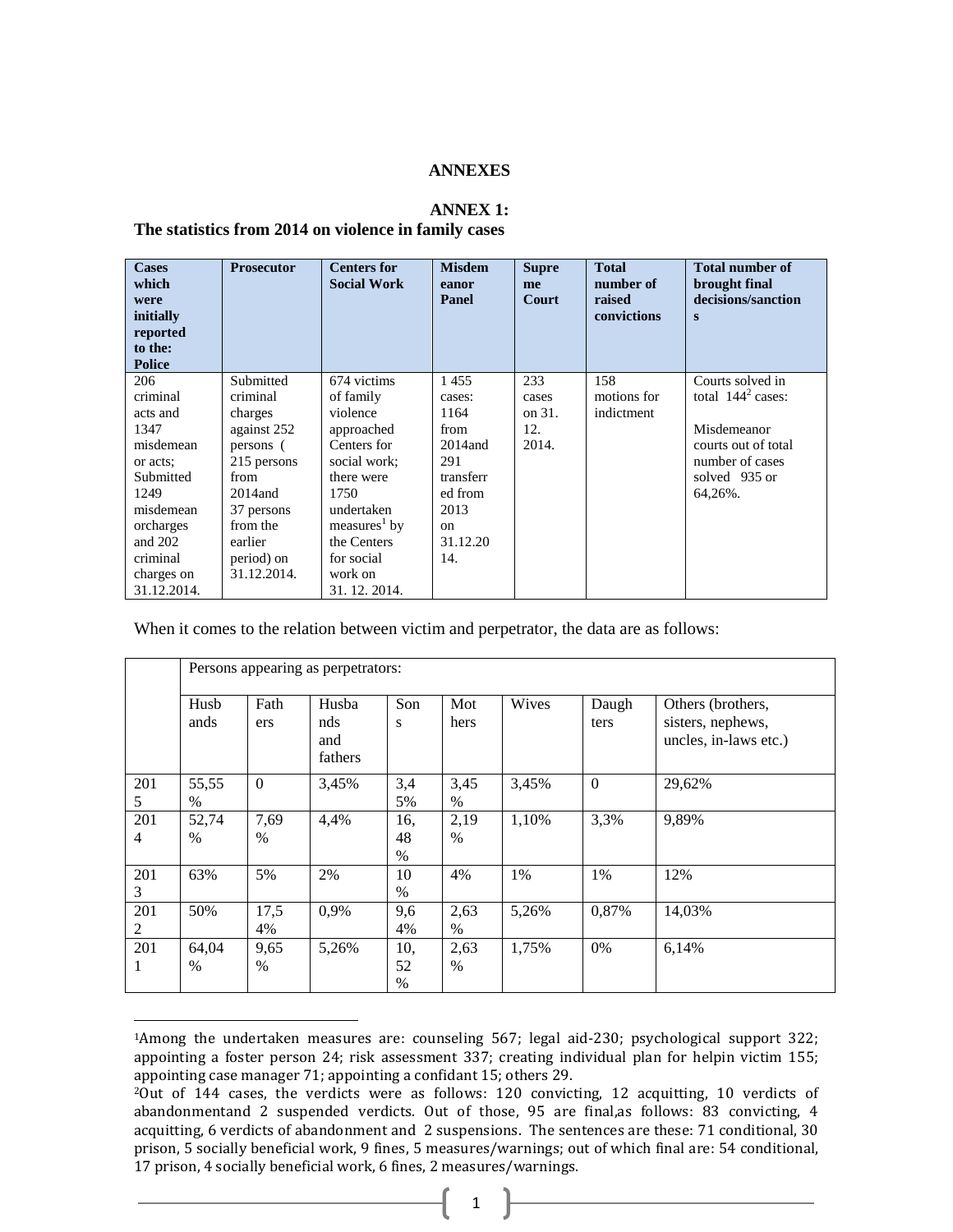## **Statistical data on criminal acts against sexual freedom from 2011:**

## **Year 2015**

| Criminal   | Numbe    | Outcome                                                                                                                               |
|------------|----------|---------------------------------------------------------------------------------------------------------------------------------------|
| act from   | r of     |                                                                                                                                       |
| Criminal   | cases    |                                                                                                                                       |
| Code       |          |                                                                                                                                       |
| Article No |          |                                                                                                                                       |
| 204        | 4        | One case was solved with convicting verdict, where conditional sentence was<br>pronounced. One conditional sentence verdict is final. |
| 205        | $\Omega$ |                                                                                                                                       |
| 206        | 4        |                                                                                                                                       |
|            |          | None solved                                                                                                                           |
| 207        |          | Not solved                                                                                                                            |
| 208        | 3        | None solved                                                                                                                           |
| 209        |          | Finalized with convicting verdict whereby one person was pronounced a prison                                                          |
|            |          | sentence, and two persons were fined.                                                                                                 |
| 210        | $\theta$ |                                                                                                                                       |

## **Year 2014**

| Criminal | Numbe          | Outcome                                                                                                                                                                                                                                                                                                                                                                                                                                                                                                                     |
|----------|----------------|-----------------------------------------------------------------------------------------------------------------------------------------------------------------------------------------------------------------------------------------------------------------------------------------------------------------------------------------------------------------------------------------------------------------------------------------------------------------------------------------------------------------------------|
| act from | r of           |                                                                                                                                                                                                                                                                                                                                                                                                                                                                                                                             |
| Criminal | cases          |                                                                                                                                                                                                                                                                                                                                                                                                                                                                                                                             |
| Code     |                |                                                                                                                                                                                                                                                                                                                                                                                                                                                                                                                             |
| Article  |                |                                                                                                                                                                                                                                                                                                                                                                                                                                                                                                                             |
| No       |                |                                                                                                                                                                                                                                                                                                                                                                                                                                                                                                                             |
| 204      | 12             | In this year there were 12 cases in total. Out of this number seven was solved: 5<br>with convicting verdict, one rejecting, while in one case proceeding was<br>suspended. Four persons were sentenced to prison and one to mandatory<br>psychiatric treatment. In the same year in four cases the decision became final:<br>two convicting, one verdict of abandonment and one suspending. In final<br>convicting verdicts two persons were sentenced to prison.                                                          |
| 205      | $\theta$       |                                                                                                                                                                                                                                                                                                                                                                                                                                                                                                                             |
| 206      | 1              | Not finalized                                                                                                                                                                                                                                                                                                                                                                                                                                                                                                               |
| 207      | $\overline{2}$ | Both were solved with verdict of abandonment.                                                                                                                                                                                                                                                                                                                                                                                                                                                                               |
| 208      | $\mathbf Q$    | Out of that number 6cases was solved: 5 with convicting verdict and one<br>verdict of abandonment. Three persons were sentenced to prison, one received<br>conditional sentence, and one was sentenced to measure of mandatory<br>psychiatric treatment. In the same year five decisions turned final: four<br>convicting and one verdict of abandonment. In the cases of final convicting<br>verdicts two persons were sentenced to prison, one received conditional<br>sentence, and one mandatory psychiatric treatment. |
| 209      | 1              | Not finalized                                                                                                                                                                                                                                                                                                                                                                                                                                                                                                               |
| 210      | $\overline{2}$ | Not finalized                                                                                                                                                                                                                                                                                                                                                                                                                                                                                                               |

## **Year 2013**

| $\sim$ $\sim$ $\sim$ $\sim$ $\sim$ |       |         |
|------------------------------------|-------|---------|
| Criminal<br>act from               | Numbe | Outcome |
|                                    | r of  |         |
|                                    |       |         |
|                                    |       |         |
|                                    |       | -       |
|                                    |       |         |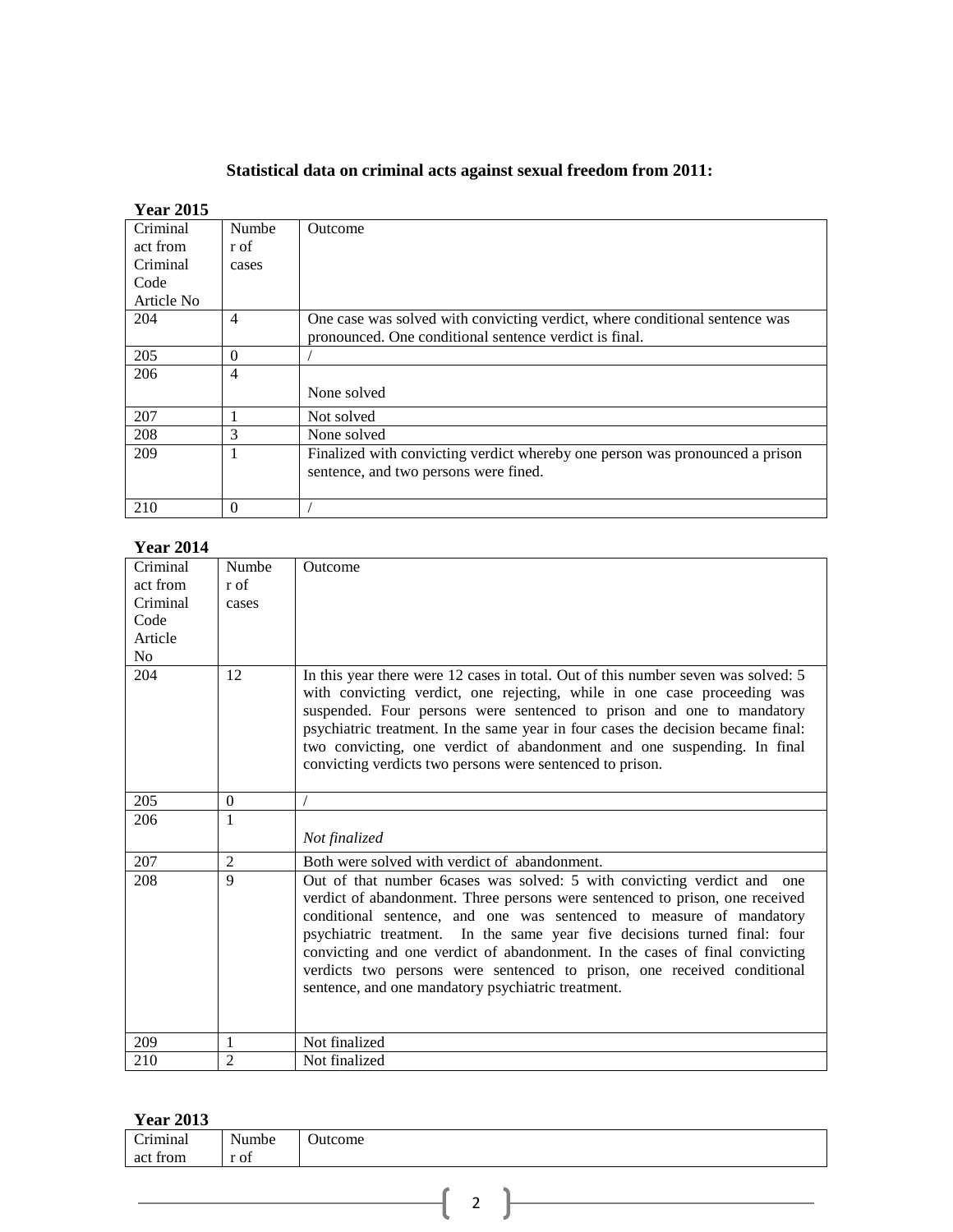| Criminal           | cases          |                                                                                                                                                                                                                                                                                                                                                                                                                                                                                               |
|--------------------|----------------|-----------------------------------------------------------------------------------------------------------------------------------------------------------------------------------------------------------------------------------------------------------------------------------------------------------------------------------------------------------------------------------------------------------------------------------------------------------------------------------------------|
| Code<br>Article No |                |                                                                                                                                                                                                                                                                                                                                                                                                                                                                                               |
| 204                | 15             | Eight cases were solved: seven with convicting verdict and one acquitting. Six<br>persons were sentenced to prison and one received conditional sentence. Nine<br>verdicts turned final: 7 convicting and 1 acquitting. In final decisions six<br>persons were sentenced to prison, and one received conditional sentence.                                                                                                                                                                    |
| 205                | 1              | In that case one acquitting verdict was made which turned final.                                                                                                                                                                                                                                                                                                                                                                                                                              |
| 206                | 5              | Five cases were solved, out of which two with convicting and three with<br>acquitting verdict. Two persons were sentenced to prison. All these verdicts<br>turned final.                                                                                                                                                                                                                                                                                                                      |
| 207                | $\overline{2}$ | One case was solved with convicting verdict, sentencing to prison, and it turned<br>final.                                                                                                                                                                                                                                                                                                                                                                                                    |
| 208                | 15             | From that number 11 was solved: 9 with convicting and 2 with acquitting<br>verdict. Six persons were sentenced to prison, 1 received conditional sentence,<br>one was fined, and one person received the measure of intensive supervision. In<br>11 cases the verdicts turned final: 9 convicting and 2 acquitting. In final<br>verdicts 6 persons were sentenced to prison, 1 received conditional sentence,<br>one was fined, and one person received the measure of intensive supervision. |
| 209                | 1              | The case was solved with convicting verdict with which one person was<br>sentenced to prison. This decision turned final.                                                                                                                                                                                                                                                                                                                                                                     |
| 210                | 5              | Three cases were solved, out of which two with convicting and one with<br>acquitting verdict. Two persons were sentenced to prison In the same year in<br>three cases the verdicts turned final: two convicting and 1 acquitting. In final<br>convicting verdicts two persons were sentenced to prison.                                                                                                                                                                                       |

## **Year 2012**

| Criminal   | Numbe          | Outcome                                                                                                                                                                                                                                                                                                                                                                                                                       |
|------------|----------------|-------------------------------------------------------------------------------------------------------------------------------------------------------------------------------------------------------------------------------------------------------------------------------------------------------------------------------------------------------------------------------------------------------------------------------|
| act from   | r of           |                                                                                                                                                                                                                                                                                                                                                                                                                               |
| Criminal   | cases          |                                                                                                                                                                                                                                                                                                                                                                                                                               |
| Code       |                |                                                                                                                                                                                                                                                                                                                                                                                                                               |
| Article No |                |                                                                                                                                                                                                                                                                                                                                                                                                                               |
| 204        | 17             | 13 cases were solved: 9 with convicting and three with acquitting, and in one<br>case the proceeding was suspended. Seven persons was sentenced to prison,<br>one received conditional sentence, and one the measure of intense supervision.<br>In this year 5 convicting verdicts turned final, and 3 persons were sentenced to<br>prison, one received conditional sentence, and one the measure of intense<br>supervision. |
| 205        | 3              | All three cases were solved, one with convicting and two with acquitting<br>verdicts. One person was sentenced to prison. Two verdicts turned final: one<br>convicting and one acquitting. One person was sentenced to prison.                                                                                                                                                                                                |
| 206        | 5              | Three cases were solved: 2 with convicting and one with acquitting verdict.<br>One person was sentenced to prison, and one received the measure of intense<br>supervision. One convicting verdict with which one person was sentenced to<br>prison turned final.                                                                                                                                                              |
| 207        | $\overline{4}$ | Four cases were solved: 3 with acquitting verdict, and 1 with convicting<br>verdict, with which one person was sentenced to prison. Four verdicts turned<br>final, out of which 3 acquitting and 1 convicting, with which one person was<br>sentenced to prison.                                                                                                                                                              |
| 208        | 18             | Seven cases were solved, 3 with convicting and with verdict of abandonment.<br>One person was sentenced to prison, and two persons were fined. Six verdicts<br>turned final: 2 convicting, 3 acquitting and 1 verdict of abandonment. In<br>verdicts that turned final, one person was sentenced to prison and one was                                                                                                        |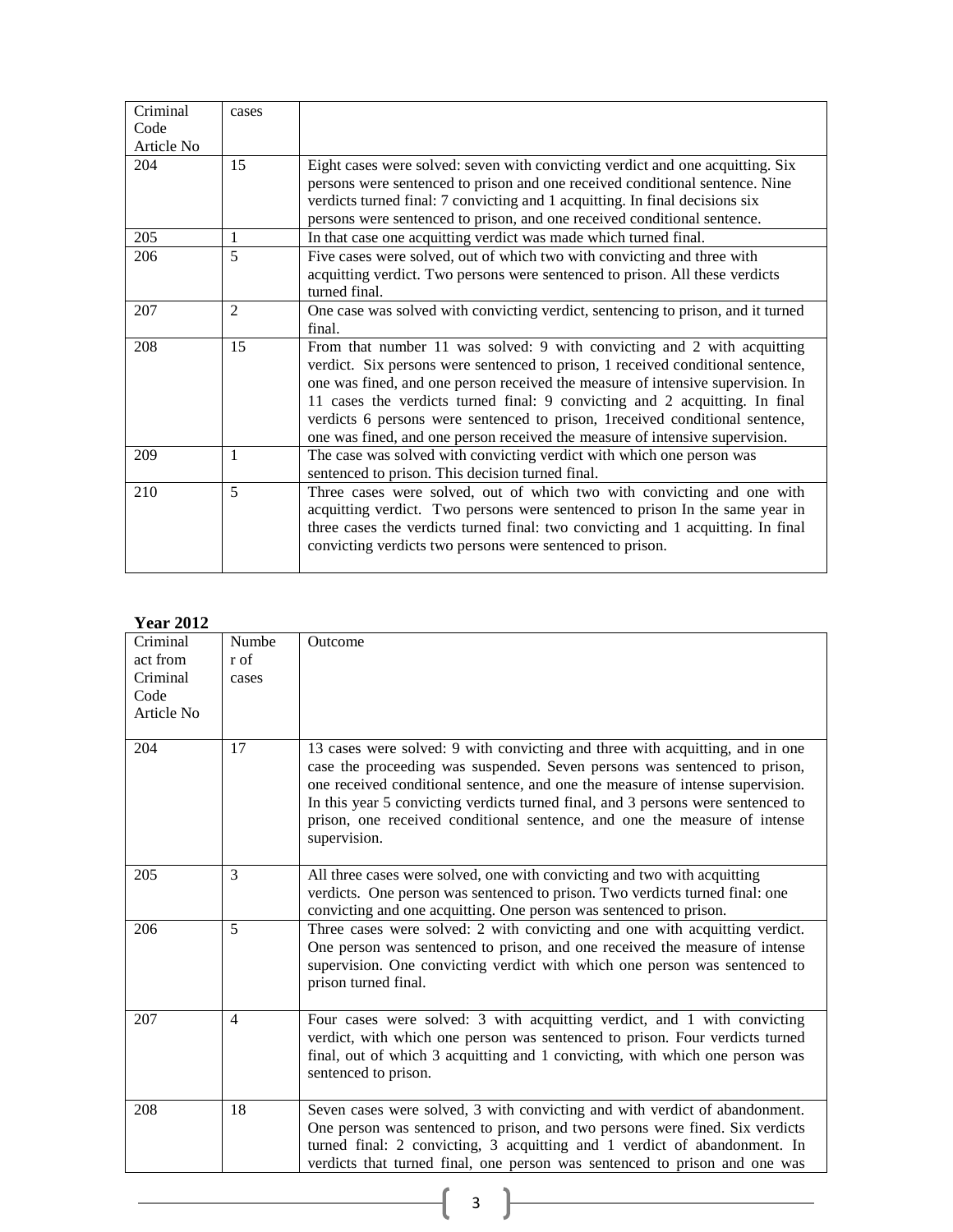|     | fined.                                                                                                                             |
|-----|------------------------------------------------------------------------------------------------------------------------------------|
| 209 | The case was solved with convicting verdict with which one person received<br>conditional sentence, and this verdict turned final. |
|     | None was solved                                                                                                                    |

## **Year 2011**

| Criminal   | Numbe          | Outcome                                                                                                                                                                                                                                                                                                                                                                                                                                    |
|------------|----------------|--------------------------------------------------------------------------------------------------------------------------------------------------------------------------------------------------------------------------------------------------------------------------------------------------------------------------------------------------------------------------------------------------------------------------------------------|
| act from   | r of           |                                                                                                                                                                                                                                                                                                                                                                                                                                            |
| Criminal   | cases          |                                                                                                                                                                                                                                                                                                                                                                                                                                            |
| Code       |                |                                                                                                                                                                                                                                                                                                                                                                                                                                            |
| Article No |                |                                                                                                                                                                                                                                                                                                                                                                                                                                            |
| 204        | 18             | Four cases were solved which resulted with convicting verdicts. Two persons<br>were sentenced to prison, one received conditional sentence, and one received<br>the sentence of intensive supervision. Two verdicts turned final. In final<br>verdicts 2 persons were sentenced to prison, and one received the sentence of<br>intensive supervision.                                                                                      |
| 205        | 2              | Not solved.                                                                                                                                                                                                                                                                                                                                                                                                                                |
| 206        | $\overline{4}$ | One was solved with convicting verdict, with which one person was sentenced                                                                                                                                                                                                                                                                                                                                                                |
|            |                | to prison. That verdict turned final.                                                                                                                                                                                                                                                                                                                                                                                                      |
| 207        | 19             | 14 cases were solved in the following way: 7 convicting verdicts, 5 acquitting,<br>1 verdict of abandonment, and 1 case was suspended. Five persons received<br>conditional sentences, 2 persons were sentenced to prison. 12 decisions turned<br>final: 7 convicting, 3 acquitting, one verdict of abandonment and one of<br>suspension. In final verdicts 5 persons received conditional sentences, and two<br>were sentenced to prison. |
| 208        | 12             | Five vases were solved with convicting verdict. Three persons were sentenced<br>to prison, one received conditional sentence, and one person was fined. Three<br>convicting verdicts turned final. In final verdicts one person received<br>conditional sentence, one was sentenced to prison, and one was fined.                                                                                                                          |
| 209        | $\mathbf{1}$   | Solved with convicting verdict with which one person received conditional<br>sentence.                                                                                                                                                                                                                                                                                                                                                     |
| 210        | 5              | One case was solved with convicting verdict, sentencing one person to prison,<br>and that verdict turned final.                                                                                                                                                                                                                                                                                                                            |

# **Annex 2**

# **Statistical data on the cases of trafficking in human beings(2011 -2014)**

|      | <b>POLICE</b>                |                  | <b>PROSECUTION</b>      |                      | <b>JUDICIARY</b>                                                      |                               |          | <b>VICTIMS</b> |  |
|------|------------------------------|------------------|-------------------------|----------------------|-----------------------------------------------------------------------|-------------------------------|----------|----------------|--|
|      | No of<br>criminal<br>charges | No of<br>persons | No of<br>accusati<br>on | No of<br>perso<br>ns | No of final verdicts                                                  | No of<br>convicted<br>persons | m        |                |  |
| 2011 | $\Omega$                     | $\Omega$         | $\theta$                | $\Omega$             | 2 acquitting<br>(6persons) and 2<br>convicting<br>(6 persons)         | 6                             | $\Omega$ |                |  |
| 2012 |                              |                  | $\Omega$                | $\Omega$             | 1-convicting                                                          |                               | $\Omega$ | $\mathbf Q$    |  |
| 2013 | $\Omega$                     | $\Omega$         |                         |                      | <b>lacquitting</b><br>(16 persons) and 1<br>convicting<br>(6 persons) | 6                             | $\Omega$ |                |  |
| 2014 | $\overline{c}$               | ↑                |                         |                      | convicting(1)                                                         |                               | $\Omega$ | $\mathcal{L}$  |  |

 $\begin{pmatrix} 4 \end{pmatrix}$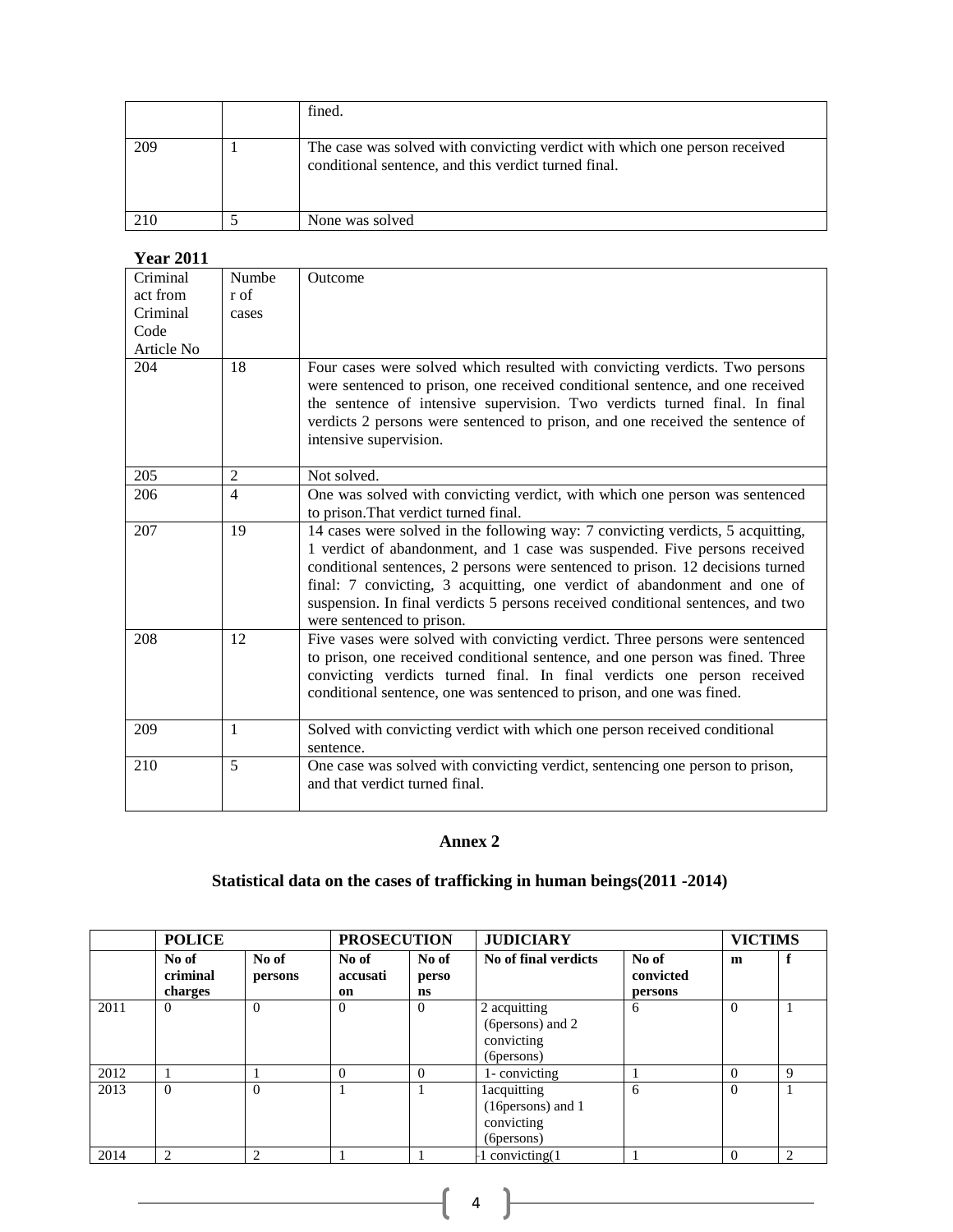|  |  |  | and<br>nerson<br>. .<br>۰ı۴.<br>$\ddotsc$ |  |  |  |
|--|--|--|-------------------------------------------|--|--|--|
|--|--|--|-------------------------------------------|--|--|--|

**Anex 3:**

# **Gender disaggregated data on the composition of representatives of local authorities in municipal parliaments**

| <b>Municipality</b>  | <b>Counsellors</b> |                |       | $\frac{0}{0}$ |       |  |
|----------------------|--------------------|----------------|-------|---------------|-------|--|
|                      | Men                | Women          | Total | Men           | Women |  |
| <b>Andrijevica</b>   | 21                 | 10             | 31    | 67,75         | 32,25 |  |
| <b>Bar</b>           | 28                 | 9              | 37    | 75,68         | 24,32 |  |
| <b>Berane</b>        | 28                 | $\overline{7}$ | 35    | 82,85         | 17,15 |  |
| <b>BijeloPolje</b>   | 29                 | 9              | 38    | 76,32         | 23,68 |  |
| <b>Budva</b>         | 25                 | $\overline{7}$ | 32    | 78,13         | 21,88 |  |
| Cetinje              | 24                 | 9              | 33    | 72,73         | 27,27 |  |
| <b>Danilovgrad</b>   | 22                 | 11             | 33    | 66,67         | 33,33 |  |
| <b>Gusinje</b>       | 23                 | $\overline{7}$ | 30    | 76,67         | 23,33 |  |
| <b>Herceg Novi</b>   | 26                 | 9              | 35    | 74,29         | 25,71 |  |
| Kolašin              | 21                 | 10             | 31    | 67,74         | 32,26 |  |
| Kotor                | 24                 | 9              | 33    | 72,73         | 27,27 |  |
| Mojkovac             | 24                 | $\overline{7}$ | 31    | 77,42         | 22,58 |  |
| Nikšić               | 30                 | 11             | 41    | 73,17         | 26,83 |  |
| Petnjica             | 27                 | $\overline{4}$ | 31    | 87,10         | 12,90 |  |
| <b>Play</b>          | 26                 | 6              | 32    | 81,25         | 18,75 |  |
| <b>Plužine</b>       | 24                 | 6              | 30    | 80,00         | 20,00 |  |
| Pljevlja             | 25                 | 10             | 35    | 71,43         | 28,57 |  |
| Podgorica            | 40                 | 19             | 59    | 67,80         | 32,20 |  |
| Rožaje               | 26                 | 8              | 34    | 76,47         | 23,53 |  |
| Šavnik               | 22                 | 8              | 30    | 73,33         | 26,47 |  |
| <b>Tivat</b>         | 25                 | $\overline{7}$ | 32    | 78,13         | 21,87 |  |
| <b>Ulcinj</b>        | 30                 | $\overline{2}$ | 32    | 93,75         | 6,25  |  |
| Žabljak              | 23                 | 8              | 31    | 74,19         | 25,81 |  |
| <b>TOTAL/AVERAGE</b> |                    |                |       |               | 23,81 |  |

**Annex 4: Number of women public officials in Montenegro (2012-2014)**

| I                                          | 2012                                   |                    | 2013                                   |                    | 2014                                   |                    |
|--------------------------------------------|----------------------------------------|--------------------|----------------------------------------|--------------------|----------------------------------------|--------------------|
| <b>Public officials</b>                    | <b>Total</b><br>number of<br>officials | Number of<br>women | <b>Total</b><br>number of<br>officials | Number of<br>women | <b>Total</b><br>number of<br>officials | Number of<br>women |
| President of<br>Montenegro                 |                                        |                    |                                        |                    |                                        |                    |
| Speaker of the<br>Parliament               | 1                                      |                    |                                        |                    |                                        |                    |
| Prime Minister                             | 1                                      |                    | 1                                      |                    | 1                                      |                    |
| Officials who<br>are chosen,<br>appointed, | 35                                     | 9                  | 38                                     | 9                  | 45                                     | 9                  |

 $\begin{array}{|c|c|c|c|}\hline \hspace{1.5cm}5 & \hspace{1.5cm} \end{array}$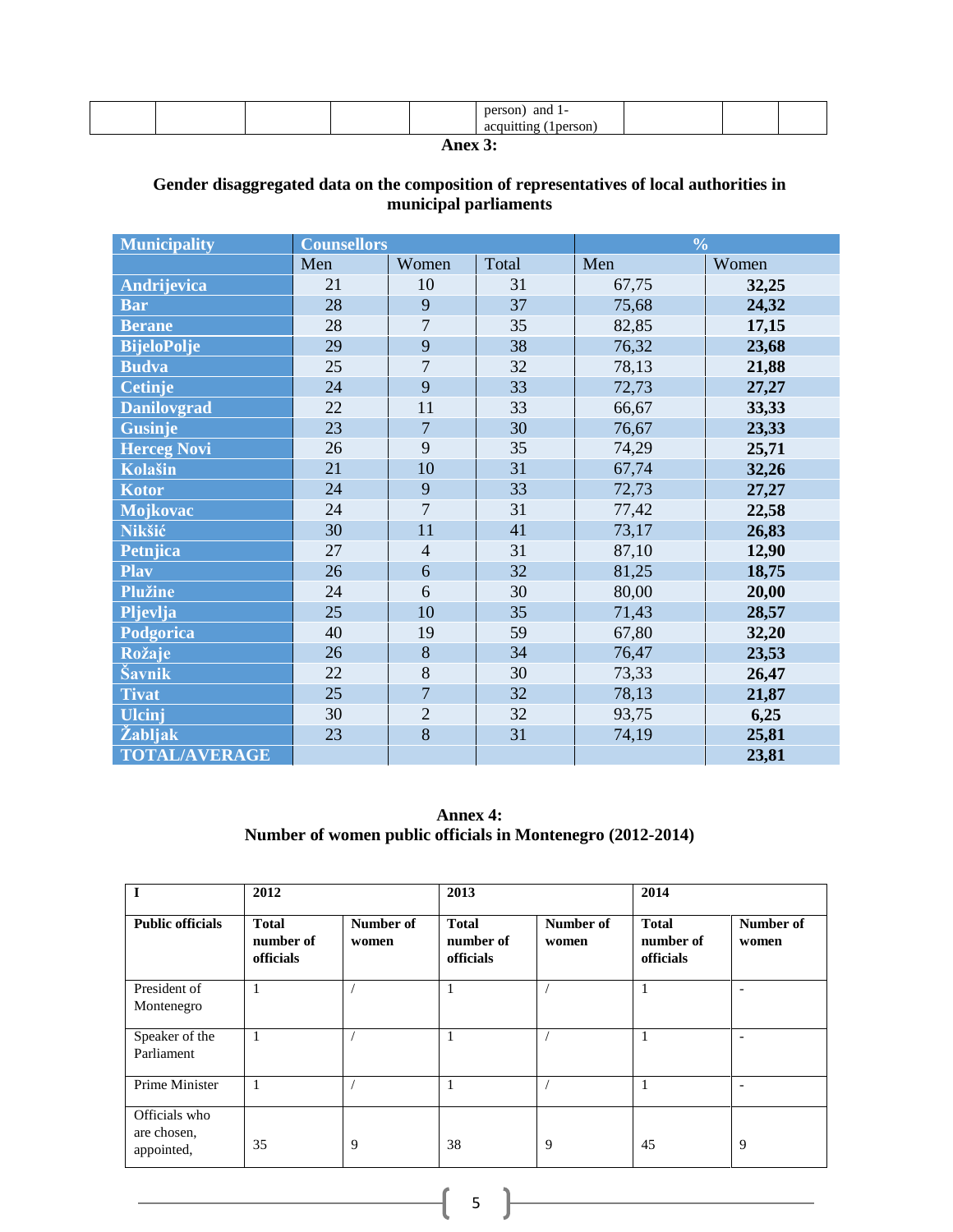| deployed or<br>whose<br>appointment is<br>agreed by the<br>President of<br>Montenegro                                                                |                 |                  |        |                 |                 |                 |
|------------------------------------------------------------------------------------------------------------------------------------------------------|-----------------|------------------|--------|-----------------|-----------------|-----------------|
| Members of the<br>Parliament                                                                                                                         | 80              | 14               | 79     | $\overline{14}$ | 80              | $\overline{11}$ |
| Other public<br>officials who<br>are chosen,<br>appointed,<br>deployed or<br>whose<br>appointment is<br>agreed by the<br>Parliament of<br>Montenegro | $\overline{61}$ | $\overline{22}$  | 81     | $\overline{16}$ | 82              | $\overline{15}$ |
| Members of the<br>Government of<br>Montenegro                                                                                                        | $\overline{18}$ | $\overline{3}$   | 18     | $\overline{3}$  | $\overline{18}$ | $\overline{3}$  |
| Other public<br>officials who<br>are chosen,<br>appointed,<br>deployed or<br>whose<br>appointment is<br>agreed by the<br>Government of<br>Montenegro | 734             | $\overline{203}$ | 762    | 255             | 697             | 297             |
| President and<br>judges of the<br>Constitutional<br>Court                                                                                            | $\tau$          | $\mathbf{2}$     | $\tau$ | $\overline{2}$  | $\tau$          | $\mathbf{2}$    |
| Judicial<br>Council                                                                                                                                  | 10              | $\boldsymbol{2}$ | $10\,$ | $\overline{2}$  | $\overline{9}$  | $\overline{3}$  |
| Judges                                                                                                                                               | 259             | 146              | 262    | 146             | 260             | 180             |
| Prosecution<br>Council                                                                                                                               | $\overline{9}$  | $\overline{4}$   | $10\,$ | $\overline{5}$  | $\sqrt{8}$      | $\overline{6}$  |
| State<br>prosecutors                                                                                                                                 | 110             | 66               | 105    | 67              | 101             | 62              |
| Misdemeanor<br>judges                                                                                                                                | 67              | 39               | 65     | 40              | 64              | 39              |
| <b>TOTAL I</b>                                                                                                                                       | 1393            | 510              | 1440   | 559             | 1574            | 627             |
|                                                                                                                                                      | (40%)           | (37%)            | (39%)  | (38,8%)         | 41%             | (39,8%)         |

 $\begin{pmatrix} 6 \end{pmatrix}$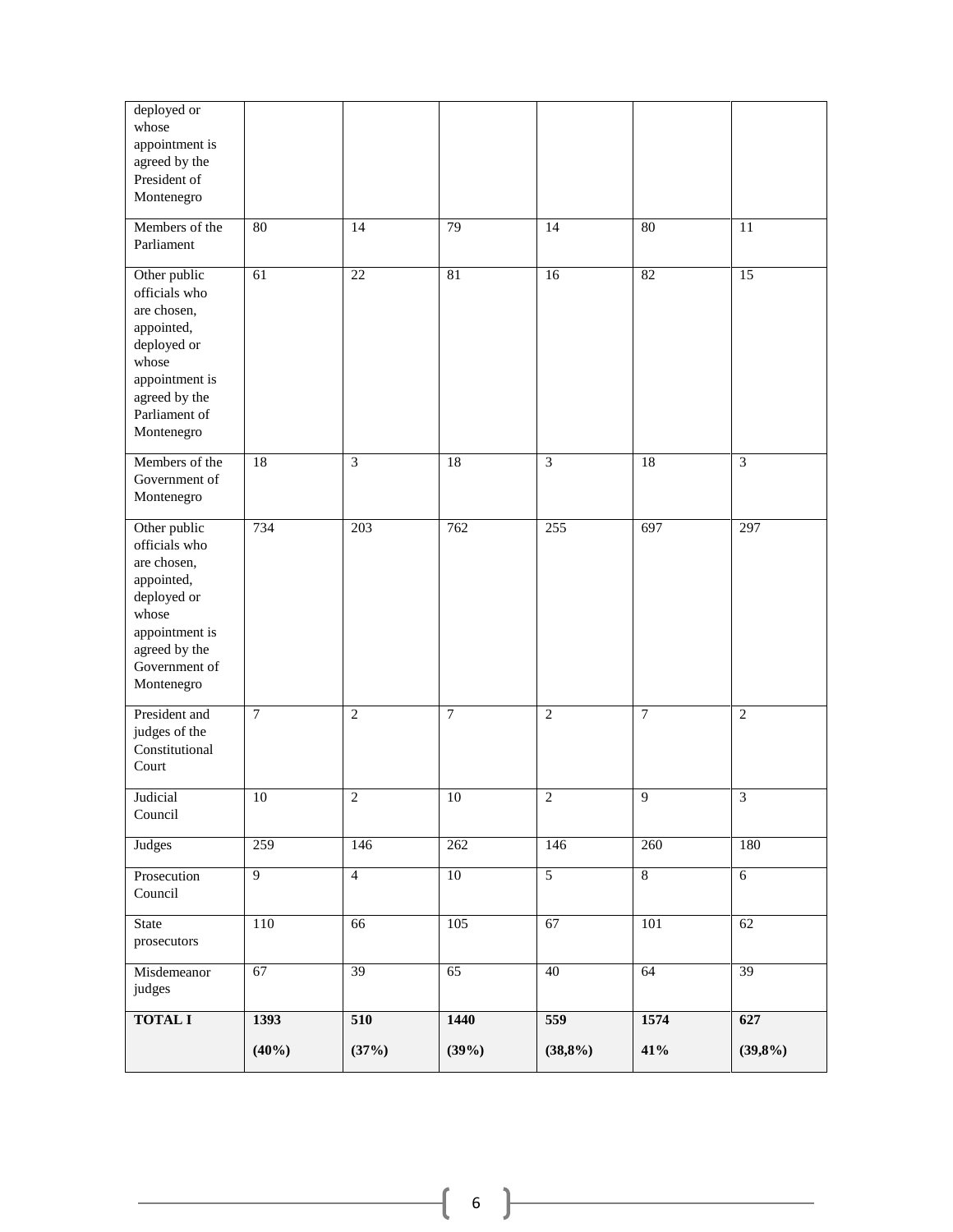| $\overline{\mathbf{u}}$              | 2012                                    |                                             | 2013                                        |                    | 2014                          |                          |
|--------------------------------------|-----------------------------------------|---------------------------------------------|---------------------------------------------|--------------------|-------------------------------|--------------------------|
| <b>Municipal public</b><br>officials | <b>Number</b><br>of public<br>officials | <b>Numb</b><br>er of<br>wome<br>$\mathbf n$ | <b>Numbe</b><br>r of<br>public<br>officials | Number of<br>women | Number of<br>public officials | Number of<br>women       |
| Andrijevica                          | $\overline{54}$                         | $\overline{2}$                              | 48                                          | $\overline{8}$     | 67                            | 21                       |
| Bar                                  | 85                                      | $\overline{12}$                             | 84                                          | $\overline{12}$    | 87                            | $\overline{12}$          |
| Berane                               | 100                                     | 20                                          | 100                                         | 22                 | 105                           | 28                       |
| BijeloPolje                          | 117                                     | $\overline{27}$                             | 118                                         | $\overline{29}$    | 122                           | $\overline{33}$          |
| Budva                                | 159                                     | 45                                          | 166                                         | 54                 | 154                           | $\overline{45}$          |
| Gusinje                              | $\overline{\phantom{a}}$                | $\mathbb{L}$                                | $\mathbb{L}$                                | $\mathbb{L}$       | $\mathbb{L}$                  | $\overline{\phantom{a}}$ |
| Danilovgrad                          | 87                                      | $\overline{24}$                             | 87                                          | $\overline{27}$    | 101                           | 29                       |
| Žabljak                              | 56                                      | $\tau$                                      | 56                                          | $\overline{9}$     | $\overline{72}$               | 16                       |
| Kolasin                              | 63                                      | $\overline{8}$                              | 64                                          | $\overline{8}$     | 64                            | $\overline{8}$           |
| Kotor                                | 93                                      | 29                                          | 102                                         | 29                 | 117                           | 44                       |
| Mojkovac                             | 74                                      | $\overline{14}$                             | 76                                          | $\overline{12}$    | 79                            | $\overline{13}$          |
| Niksic                               | 142                                     | 37                                          | 139                                         | 37                 | 139                           | 42                       |
| Petnjica                             | $\overline{\phantom{a}}$                | $\mathbb{L}$                                | $\mathbb{L}$                                | $\mathbb{L}$       | $\overline{45}$               | $\overline{7}$           |
| Play                                 | 69                                      | $\overline{21}$                             | $\overline{72}$                             | $\overline{14}$    | 73                            | $\overline{12}$          |
| Pluzine                              | 60                                      | 10                                          | 60                                          | $\overline{9}$     | $\overline{59}$               | $\overline{9}$           |
| Pljevlja                             | 153                                     | $\overline{39}$                             | 154                                         | 43                 | 157                           | 46                       |
| Podgorica                            | 188                                     | $\overline{61}$                             | 192                                         | 62                 | 208                           | 69                       |
| GOTuzi                               | $\overline{23}$                         | $\mathbf{1}$                                | 23                                          | $\overline{1}$     | $\overline{24}$               | $\mathbf{1}$             |
| GO Golubovci                         | 23                                      | $\mathbf{1}$                                | 24                                          | $\mathbf{1}$       | 24                            | $\mathbf{1}$             |
| Rozaje                               | 76                                      | $10\,$                                      | 74                                          | 11                 | 73                            | $\overline{7}$           |
| Tivat                                | 78                                      | 30                                          | 80                                          | 29                 | 87                            | $\overline{32}$          |
| Ulcinj                               | 97                                      | $\overline{12}$                             | 98                                          | $\overline{8}$     | $\overline{92}$               | $\overline{6}$           |
| Herceg Novi                          | 168                                     | 63                                          | 177                                         | 62                 | 165                           | 52                       |
| Cetinje                              | 82                                      | $\overline{17}$                             | $\overline{95}$                             | $\overline{35}$    | 97                            | 38                       |
| Šavnik                               | $\overline{55}$                         | $\overline{7}$                              | $\overline{55}$                             | $\overline{6}$     | $\overline{75}$               | $\overline{10}$          |
|                                      |                                         |                                             |                                             |                    |                               |                          |
| <b>TOTAL II</b>                      | 2102                                    | 497                                         | 2277                                        | 528                | 2286                          | 581                      |
|                                      | (60%)                                   | (24%)                                       | (61%)                                       | (23%)              | (59%)                         | (25,4%)                  |
| <b>TOTAL III (I)</b>                 | 3495                                    | 1007                                        | 3717                                        | 1087               | 3860                          | 1208                     |
| $+$ II)                              | $(100\%)$                               | (29%)                                       | $(100\%)$                                   | (29%)              | $(100\%)$                     | (31,3%)                  |

 $(7)$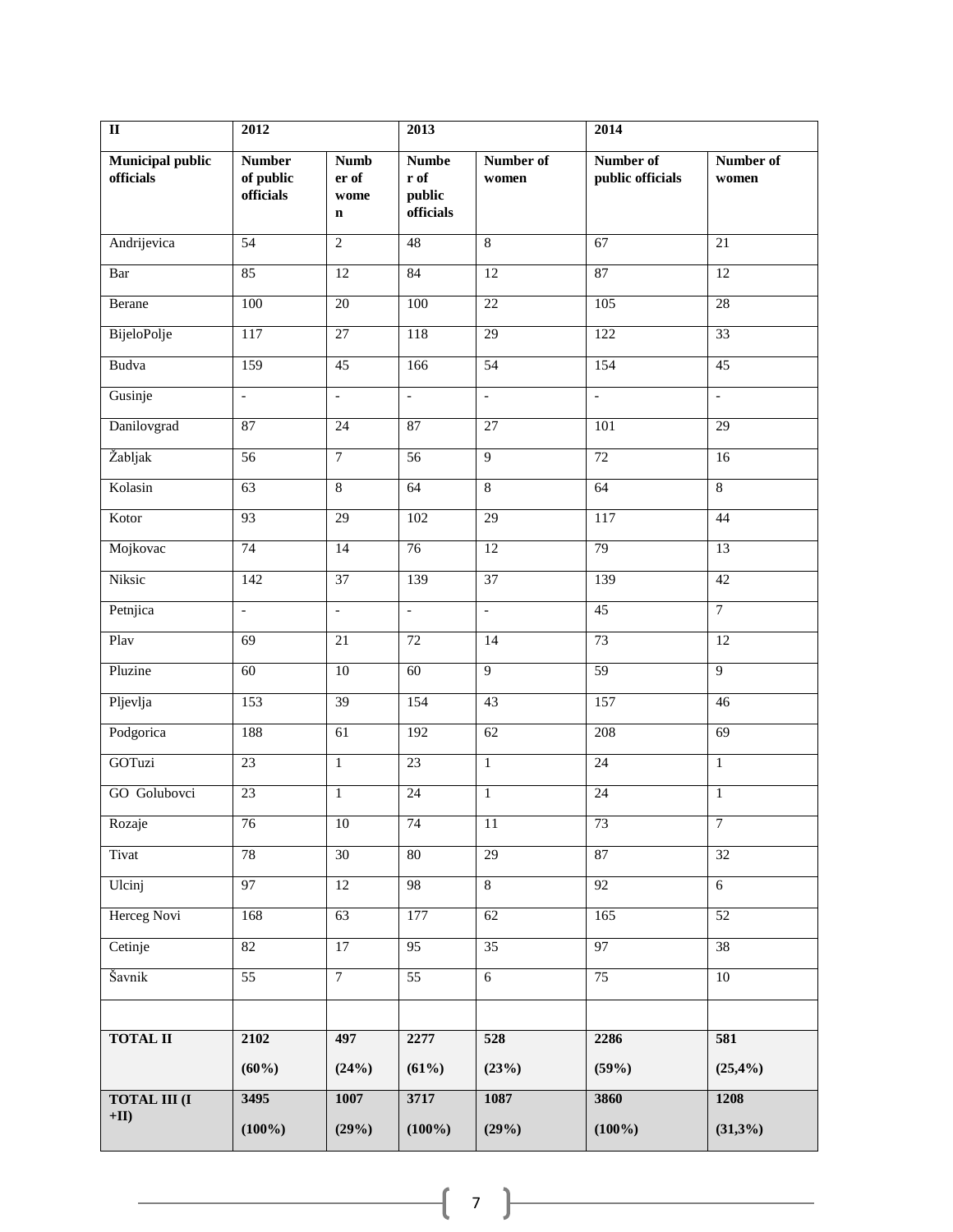| <b>Criminal act</b><br>216 from the<br><b>Criminal Code</b> | <b>Number</b><br>of cases | <b>Solved</b><br>cases | <b>Acquitting</b><br>verdict                                                                 | <b>Convicting verdict</b>                                                                                                                                                                                                                                                                                                                                                                                                                |
|-------------------------------------------------------------|---------------------------|------------------------|----------------------------------------------------------------------------------------------|------------------------------------------------------------------------------------------------------------------------------------------------------------------------------------------------------------------------------------------------------------------------------------------------------------------------------------------------------------------------------------------------------------------------------------------|
| of Montenegro                                               |                           |                        |                                                                                              |                                                                                                                                                                                                                                                                                                                                                                                                                                          |
| 2015                                                        | 7                         | 5                      |                                                                                              | 5<br>Two persons received conditional sentences, and<br>three persons were sentenced to prison. In the stated<br>period two verdicts turned final. One person<br>received conditional sentence and the other one was<br>sentenced to prison.                                                                                                                                                                                             |
| 2014                                                        | 9                         | 9                      | 2, and in $\overline{1}$<br>case the<br>proceeding<br>was<br>suspended                       | 6<br>Five persons received conditional sentences, and one<br>was sentenced to prison. In the same year in 8 cases<br>the decision turned final, out of which 6 verdicts<br>were convicting, one was acquitting, and in one case<br>the proceeding was suspended. In final verdicts one<br>person was sentenced to prison, and five persons<br>received conditional sentences.                                                            |
| 2013                                                        | 15                        | 14                     | 1, in 2 cases<br>the<br>proceeding<br>was<br>suspended                                       | 11<br>Ten persons received conditional sentences, and one<br>was sentenced to prison. In the same year 13<br>decisions turned final, out of which 10 were<br>convicting, 1 acquitting and 2 cases were suspended.<br>In final verdicts 9 persons received conditional<br>sentences, and one was sentenced to prison.                                                                                                                     |
| 2012                                                        | 15                        | 11                     | $1, 2$ cases<br>were<br>abandoned,<br>and in 1<br>case the<br>proceeding<br>was<br>suspended | $\tau$<br>4 persons received conditional sentences, 1 was<br>sentenced to prison, and 2 received sentences of<br>intensive supervision. 8 verdicts turned final out of<br>which 6 were convicting, 1 was the verdict of<br>abandonment and 1 proceeding was suspended. In<br>final verdicts 3 persons received conditional<br>sentences, 1 person was sentenced to prison, and 2<br>persons received sentences of intensive supervision. |
| 2011                                                        | 10                        | 6                      | 1, and 3<br>cases were<br>abandoned                                                          | $\overline{2}$<br>One person received conditional sentence, and 1 was<br>sentenced to prison. 5 verdicts turned final, out of<br>which 1 was convicting, 1 was acquitting, and one<br>was the verdict of abandonment. In final verdicts one<br>person was sentenced to prison.                                                                                                                                                           |

**Annex 5: Statistics of the cases of forced marriage**

 $\{ 8 \}$ 

<u> 1980 - Johann Barbara, martxa a</u>

 $\overline{\phantom{a}}$